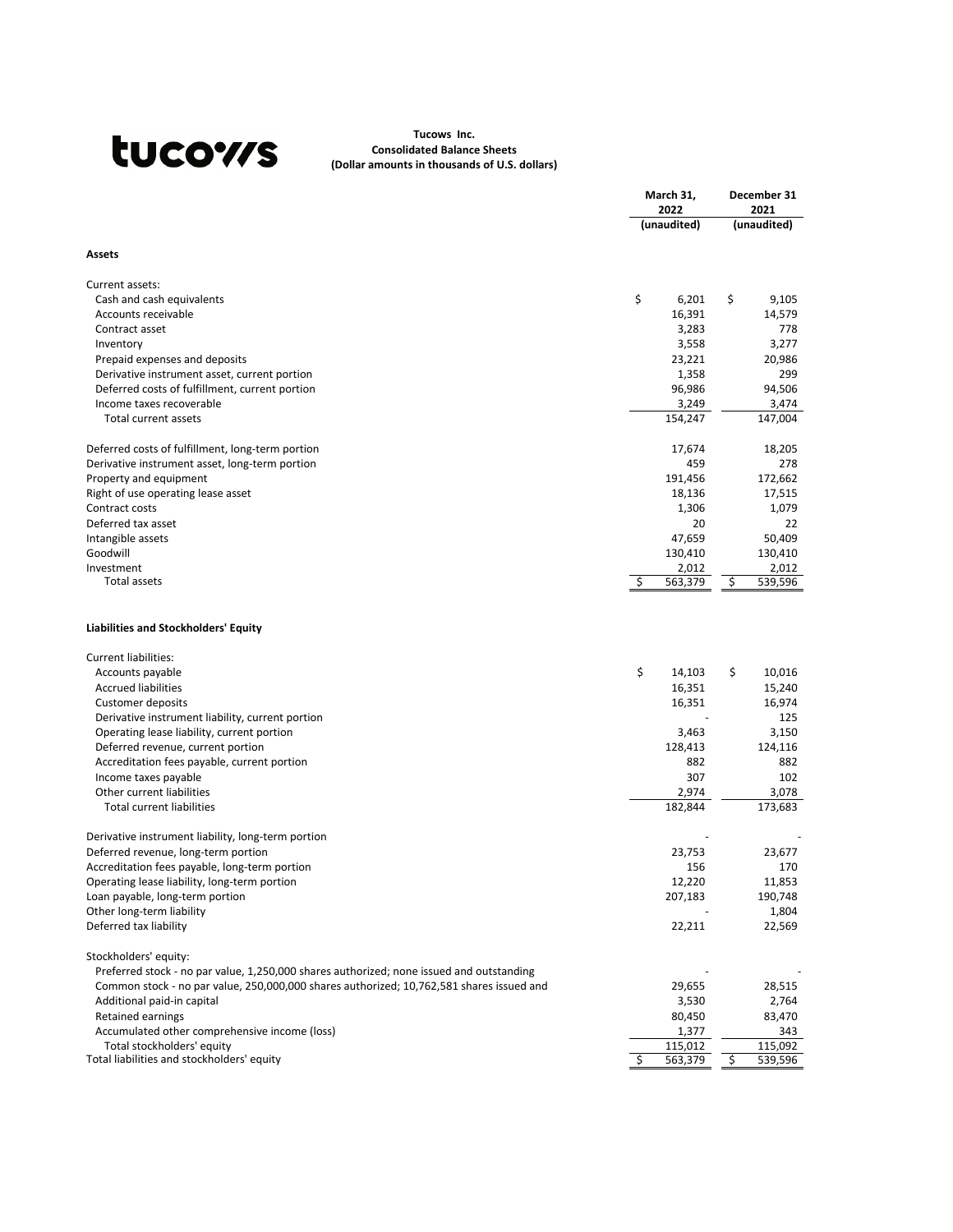|                                                             | Three months ended March 31, |             |            |  |  |
|-------------------------------------------------------------|------------------------------|-------------|------------|--|--|
|                                                             | 2022                         |             | 2021       |  |  |
|                                                             |                              | (unaudited) |            |  |  |
| Net revenues                                                | \$<br>81,099                 | \$          | 70,875     |  |  |
| Cost of revenues:                                           |                              |             |            |  |  |
| Direct cost of revenues                                     | 49,421                       |             | 46,187     |  |  |
| Network, other costs                                        | 4,180                        |             | 3,238      |  |  |
| Network, depreciation of property and equipment             | 5,895                        |             | 3,638      |  |  |
| Network, amortization of intagible assets (note 6)          | 378                          |             | 299        |  |  |
| Network, impairment of property and equipment               | 27                           |             | 60         |  |  |
| Total cost of revenues                                      | 59,901                       |             | 53,422     |  |  |
| Gross profit                                                | 21,198                       |             | 17,453     |  |  |
| Expenses:                                                   |                              |             |            |  |  |
| Sales and marketing (*)                                     | \$<br>11,987                 | \$          | 8,311      |  |  |
| Technical operations and development (*)                    | 3,765                        |             | 3,132      |  |  |
| General and administrative (*)                              | 7,296                        |             | 4,953      |  |  |
| Depreciation of property and equipment                      | 148                          |             | 121        |  |  |
| Loss on disposition of property and equipment               | 385                          |             |            |  |  |
| Amortization of intangible assets                           | 2,465                        |             | 2,320      |  |  |
| Loss (gain) on currency forward contracts                   |                              |             | (253)      |  |  |
| Total expenses                                              | 26,046                       |             | 18,584     |  |  |
| Income from operations                                      | (4,848)                      |             | (1, 131)   |  |  |
| Other income (expenses):                                    |                              |             |            |  |  |
| Interest expense, net                                       | (1,796)                      |             | (936)      |  |  |
| Gain on sale of Ting Customer Assets, net                   | 4,752                        |             | 5,395      |  |  |
| Other expense, net                                          | (50)                         |             | (96)       |  |  |
| Total other income (expenses)                               | 2,906                        |             | 4,363      |  |  |
| Income before provision for income taxes                    | (1, 942)                     |             | 3,232      |  |  |
| Provision for income taxes                                  | 1,078                        |             | 1,083      |  |  |
| Net income for the period                                   | (3,020)                      |             | 2,149      |  |  |
| Other comprehensive income, net of tax                      |                              |             |            |  |  |
| Unrealized income (loss) on hedging activities              | 968                          |             | 368        |  |  |
| Net amount reclassified to earnings                         | 66                           |             | (834)      |  |  |
| Other comprehensive income net of tax expense (recovery) of | 1,034                        |             | (466)      |  |  |
| Comprehensive income, net of tax for the period             | (1,986)                      |             | 1,683      |  |  |
| Basic earnings per common share                             | (0.28)                       | \$          | 0.20       |  |  |
| Shares used in computing basic earnings per common share    | 10,754,758                   |             | 10,617,807 |  |  |



(\*) Stock-based compensation has been included in expenses as follows:

| Network expenses                     | 110 | 125 |
|--------------------------------------|-----|-----|
| Sales and marketing                  | 375 | 505 |
| Technical operations and development | 118 | 167 |
| General and administrative           | 788 | 225 |

# **(Dollar amounts in thousands of U.S. dollars) Consolidated Statements of Operations and Comprehensive Income Tucows Inc.**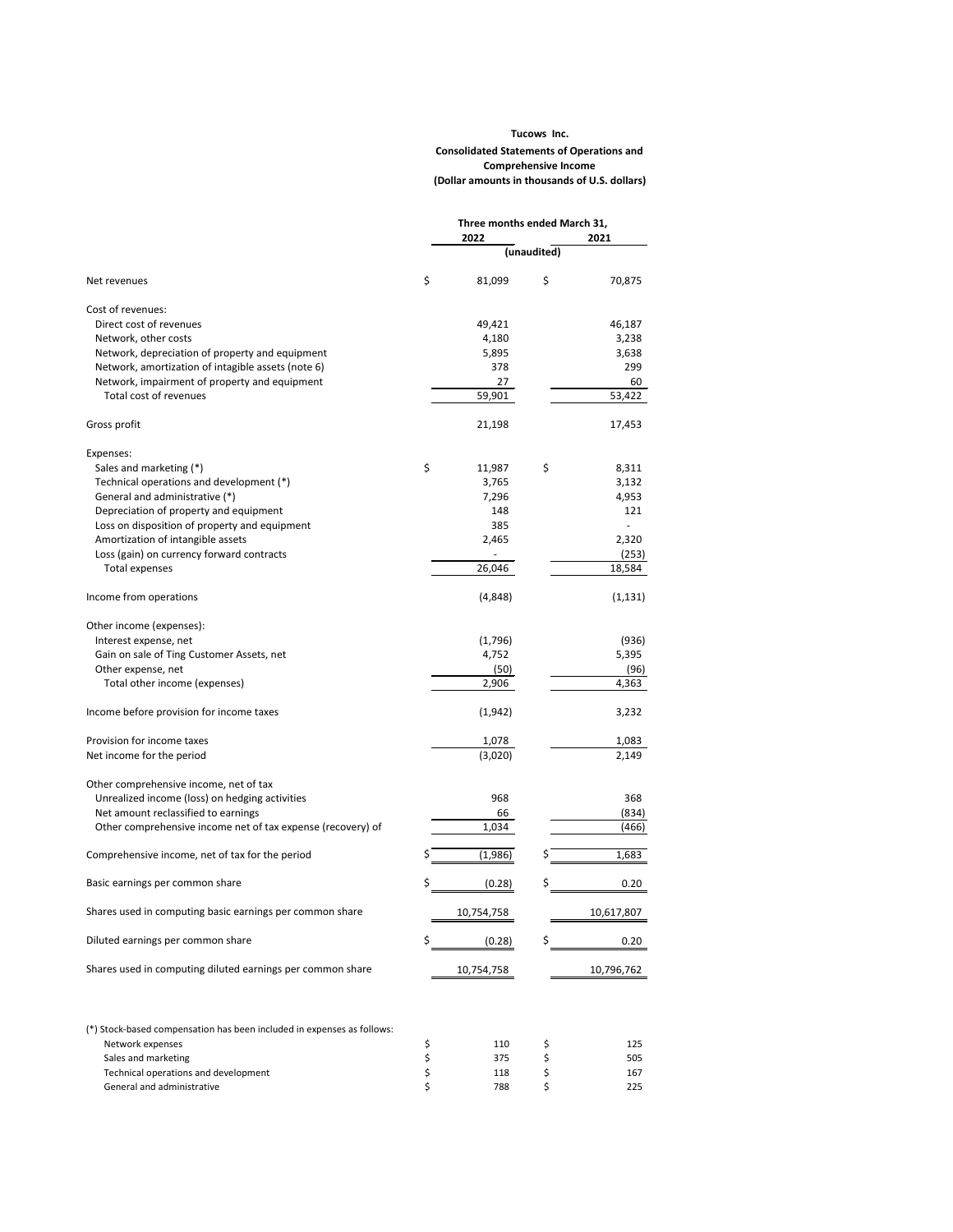### **Tucows Inc. Consolidated Statements of Cash Flows (Dollar amounts in thousands of U.S. dollars)**

|                                                                                                                                                |          | Three months ended March 31, |             |                |
|------------------------------------------------------------------------------------------------------------------------------------------------|----------|------------------------------|-------------|----------------|
|                                                                                                                                                |          | 2022                         |             | 2021           |
| Cash provided by:<br>Operating activities:                                                                                                     |          |                              | (unaudited) |                |
| Net income for the period                                                                                                                      | \$       | (3,020)                      | \$          | 2,149          |
| Items not involving cash:                                                                                                                      |          |                              |             |                |
| Depreciation of property and equipment                                                                                                         |          | 6,043                        |             | 3,759          |
| Impairment of property and equipment                                                                                                           |          | 27                           |             | 60             |
| Amortization of debt discount and issuance costs                                                                                               |          | 120                          |             | 67             |
|                                                                                                                                                |          |                              |             |                |
| Amortization of intangible assets                                                                                                              |          | 2,843                        |             | 2,619          |
| Net amortization contract costs                                                                                                                |          | (227)                        |             | (7)            |
| Accretion of contingent consideration                                                                                                          |          | 98                           |             | 96             |
| Deferred income taxes (recovery)                                                                                                               |          | (686)                        |             | (220)          |
| Excess tax benefits on share-based compensation expense                                                                                        |          | (52)                         |             | (172)          |
| Net Right of use operating assets/Operating lease liability                                                                                    |          | 59                           |             | 55             |
| Loss on disposal of domain names                                                                                                               |          | 2                            |             | $\mathbf{1}$   |
| Loss (gain) on change in the fair value of forward contracts                                                                                   |          |                              |             | 166            |
| Disposal of Ting Mobile customer assets                                                                                                        |          |                              |             |                |
| Stock-based compensation                                                                                                                       |          | 1,391                        |             | 1,022          |
| Change in non-cash operating working capital:                                                                                                  |          |                              |             |                |
| Accounts receivable                                                                                                                            |          | (1, 812)                     |             | (328)          |
| Contract asset                                                                                                                                 |          | (2,505)                      |             |                |
| Inventory                                                                                                                                      |          | (281)                        |             | (442)          |
| Prepaid expenses and deposits                                                                                                                  |          | (2, 235)                     |             | 2,266          |
| Deferred costs of fulfillment                                                                                                                  |          | (1,949)                      |             | (4, 111)       |
| Income taxes recoverable                                                                                                                       |          | 482                          |             | (689)          |
| Accounts payable                                                                                                                               |          | 2,267                        |             | 1,451          |
| <b>Accrued liabilities</b>                                                                                                                     |          | 1,111                        |             | 793            |
| Customer deposits                                                                                                                              |          | (623)                        |             | 125            |
| Deferred revenue                                                                                                                               |          | 4,368                        |             | 5,349          |
| Accreditation fees payable                                                                                                                     |          | (14)                         |             | 77             |
| Net cash provided by operating activities                                                                                                      |          | 5,407                        |             | 14,086         |
|                                                                                                                                                |          |                              |             |                |
| Financing activities:<br>Proceeds received on exercise of stock options                                                                        |          |                              |             | 229            |
| Payment of tax obligations resulting from net exercise of stock options                                                                        |          | 515                          |             |                |
|                                                                                                                                                |          |                              |             | (218)          |
| Proceeds received on loan payable                                                                                                              |          | 16,500                       |             |                |
| Payment of loan payable costs                                                                                                                  |          | (177)                        |             |                |
| Contingent consideration for acquisition of Cedar Holdings Group                                                                               |          | (2,000)                      |             |                |
| Net cash (used in) provided by financing activities                                                                                            |          | 14,838                       |             | 11             |
| Investing activities:                                                                                                                          |          |                              |             |                |
| Additions to property and equipment                                                                                                            |          | (23,054)                     |             | (13, 944)      |
| Investment in securities                                                                                                                       |          | (95)                         |             | (154)          |
| Net cash used in investing activities                                                                                                          |          | (23, 149)                    |             | (14,098)       |
| (Decrease) increase in cash and cash equivalents                                                                                               |          | (2,904)                      |             | (1)            |
| Cash and cash equivalents, beginning of period                                                                                                 |          | 9,105                        |             | 8,311          |
| Cash and cash equivalents, end of period                                                                                                       | Ś        | 6,201                        |             | $\sqrt{8,310}$ |
| Supplemental cash flow information:                                                                                                            |          |                              |             |                |
| Interest paid                                                                                                                                  |          | 1,683                        | \$          | 949            |
| Income taxes paid, net                                                                                                                         | \$<br>\$ | 896                          | \$          | 2,381          |
|                                                                                                                                                |          |                              |             |                |
| Supplementary disclosure of non-cash investing and financing activities:<br>Property and equipment acquired during the period not yet paid for | \$       | 1,909                        | \$          | 3,320          |
|                                                                                                                                                |          |                              |             |                |